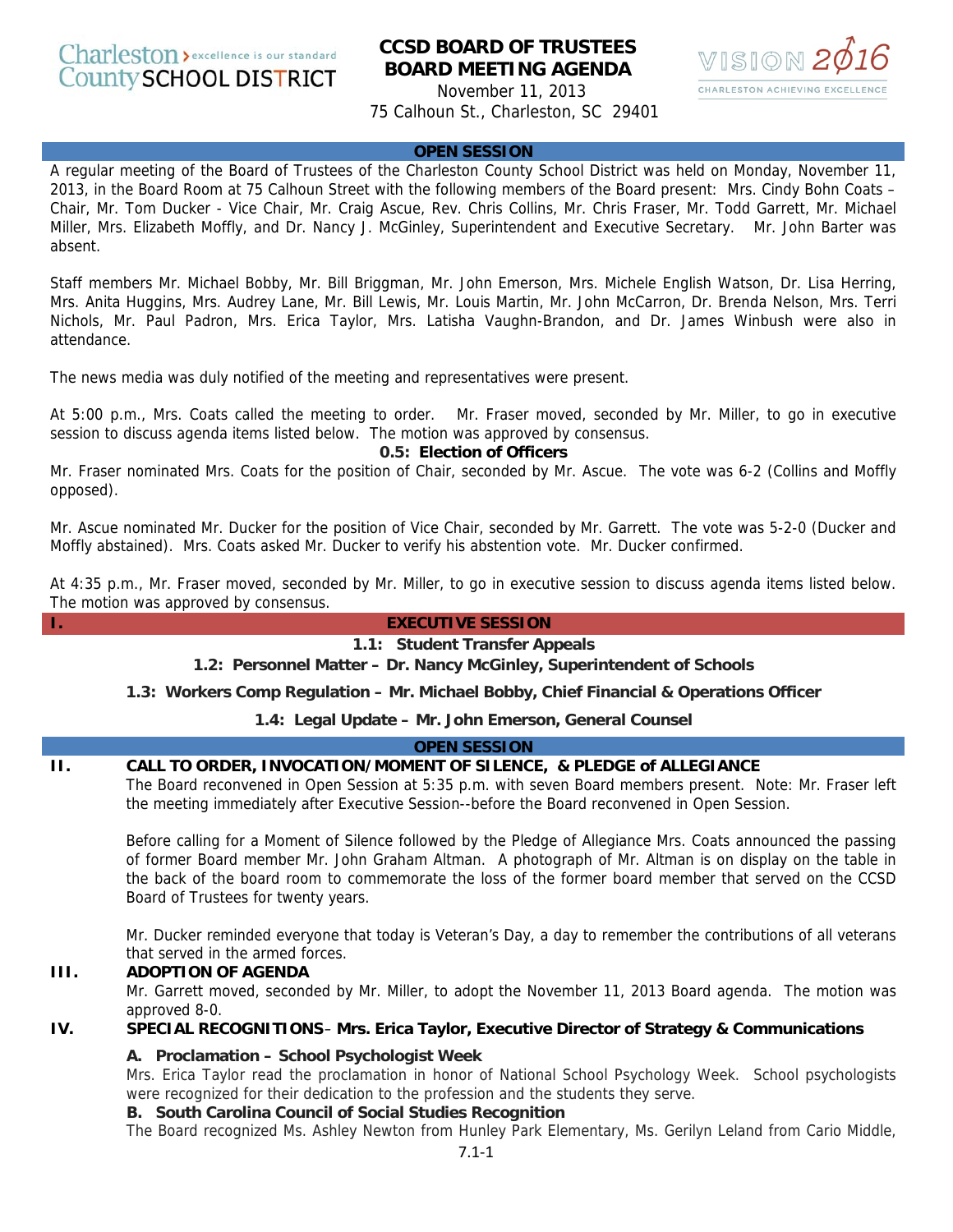and Ms. Ann Rustin from West Ashley High, for receiving the Palmetto Teacher of Distinction Award for Excellence in social studies instruction at the district level. Ms. Donna Croft was also recognized for receiving the State Teacher of Excellence Award last year.

## **V. SUPERINTENDENT'S REPORT – Dr. Nancy J. McGinley – Superintendent of Schools**

Dr. McGinley reported the following:

- The Social Studies Teachers and School Psychologists recognized earlier were commended for their services.
- CCSD teachers and students recognized veterans that served in the armed forces in many ways luncheons, programs, etc. The following Veterans and family members of veterans in the audience were recognized--board members Mr. Chris Fraser (absent), Mr. Tom Ducker and Mr. Todd Garrett and staff members Mr. Bill Lewis, Dr. James Winbush, Mr. Ron Kramps, Mr. Louis Martin, Mr. Paul Padron, Mr. Jeff Scott, and Mr. John Lowe and other veterans and attendees with family members of veterans who have served or are currently serving in the armed forces--Mrs. Erica Taylor. Rev. Collins said his father is also a veteran.
- Last Friday the district received the 2013 report card ratings. In 2011 there were 55.9% students attending Good/Excellent schools. In 2012 it increased to 57.1% and in 2013 there were 58%. Currently there are only four at risk schools, down from 23 seven or eight years ago. The district intends to continue making progress until the at-risk category is down to zero. The district will continue to build on this progress. The work is led by principals, teachers and others. In four years the graduation rate has risen from 67% to 76.9%. Dr. McGinley also offered board members a poster listing all of the national accomplishments of the district. In 2007, 53% of CCSD's schools were rated at-risk or below-average. Now that is down to 18%.

While this is positive news, the district still has a lingering achievement gap across student groups and a system that tells a tale of two cities. The team—tier of leaders that led the work were recognized for the progress the district made.

Mr. Miller commended Dr. Winbush for speaking at a Veteran's Day program at Military Magnet. While he was unable to attend the event he heard that Dr. Winbush did a fabulous job.

Mr. Ascue congratulated Dr. McGinley staff for their hard work which resulted in significant Report Card gains. He said too often folks talk about what the district is not doing. He suggested that cooperative efforts from everyone could move the four at-risk schools out of that category.

At this time Mrs. Coats congratulated Mr. Ducker who was voted in earlier as the new Board Vice Chair.

## **VI. VISITORS, PUBLIC COMMUNICATIONS**

- 1. Mr. Mohammed Idris expressed concerns about holiday celebrations and the promotion of Santa Claus in CCSD Schools which he suggested was a misconception contributed to African Americans serving time in jail.
- 2. Mr. David Ward, the father of a Special Needs student at St. Andrews Middle, expressed concerns about charter schools and services his son was deprived of at the Charleston School of Math & Science Charter School.
- 3. Ms. Katy Kuder, president of the St. Andrews Middle PTA, addressed the Board about services provided at CCSD schools and expressed her support for the merging of St. Andrews MS and West Ashley MS.

## **VII. APPROVAL OF MINUTES/EXECUTIVE SESSION AGENDA ITEMS**

## **7.1: Open Session Minutes of October 28, 2013**

Mr. Ducker moved, seconded by Mr. Garrett, to approve the October 28, 2013 open session minutes. The vote was 7-0.

## **7.2: Executive Session Action Items of November 11, 2013**

The Board voted on executive session action items of November 11, 2013.

## **1.1: Student Transfer Appeals**

Mr. Ascue moved, seconded by Rev. Collins, to deny student appeal A and approve student appeal B, and delay action on student appeal C until November  $25<sup>th</sup>$  to request the cost the district would incur if the Board approved this request. The vote was 7-0.

## **1.2: Personnel Matter – Dr. Nancy McGinley, Superintendent of Schools**

Mr. Miller moved, seconded by Mr. Ascue, to approve the superintendent's recommendation to change the grade of the Deputy for Human Capital Development with a negotiated salary for the 2013-14 school year. Further, the salary will be based on the approved salary schedule retroactive to April 1,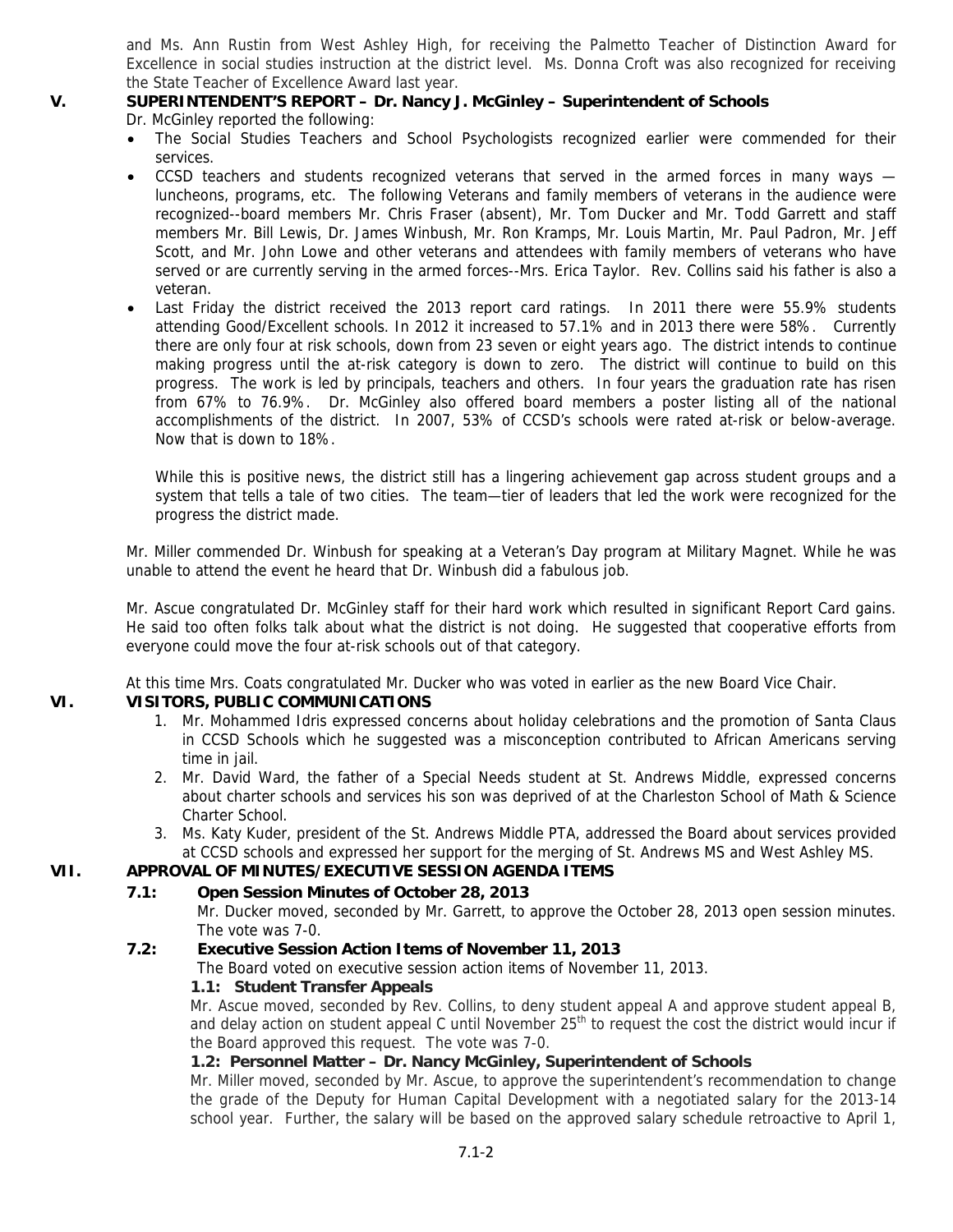2013.

Mr. Ducker offered a friendly amendment to delay the decision to change the grade of the Deputy of Human Capital Development until Nov. 25<sup>th</sup> due to funding issue, seconded by Mrs. Moffly. However, Mr. Garrett clarified that the delay would only be to seek information on the funding source. Mr. Ascue said he would accept the amendment with the provision of having all funds possibly come from the Teacher Incentive Fund (TIF) grant. The vote was 5-2 (Coats and Moffly opposed).

Mr. Ducker asked the superintendent to bring a status update to the Board on the funding at the next meeting or as soon as possible. Dr. McGinley said it may require input from the Federal Government.

Mr. Garrett asked when the full salary study would be presented to the Board. Mr. Bobby said that it was delayed for one meeting to allow more time to consider the recommendation. Mr. Ducker requested a report come before the Board on December  $9<sup>th</sup>$ . Mrs. Coats asked staff to bring the report as soon as possible.

**1.3: Workers Comp Regulation – Mr. Michael Bobby, Chief Financial & Operations Officer**  The Board received information on the Workers' Comp Regulation. No action was taken.

## **1.4: Legal Update – Mr. John Emerson, General Counsel**

The Board received a legal update from General Counsel.

#### **7.3: A. Financial Minutes of October 14, 2013**

Mr. Ascue moved, seconded by Mrs. Coats, to approve the October 14, 2013 financial minutes. The vote was 7-0.

Mr. Ascue asked about the site package and land clearing under agenda item 7.3A (10.1A). He suggested staff list the work where there is a statement that says "see an additional document." Mr. Bobby said the minutes would be amended once the contract is awarded. The Board gave staff authority on a time sensitive item and should be happy with results.

#### **B. Financial Minutes of October 28, 2013**

Mr. Garrett moved, seconded by Mr. Miller, to approve the October 28, 2013 financial minutes. The vote was 7-0.

## **VIII. CAE UPDATE(S)**

There were no Charleston Achieving Excellence Updates to come before the Board at this meeting.

## **IX. MANAGEMENT REPORT(S)**

There were no Management Reports to come before the Board at this meeting.

#### **X. COMMITTEE REPORT(S)**

#### **10.1: Audit & Finance Committee – Mr. John Barter**

#### **A. Selection & Award of Facility Assessment Contractor – Mr. Michael Bobby, Chief Financial & Operations Officer**

Mr. Garrett moved, seconded by Mrs. Moffly, to approve the recommendation to select and award contracts to three firms, Alpha Facilities Solutions, Heery International, and Cumming Corporation to perform comprehensive maintenance facility assessments of CCSD schools. The funding source is Fixed Cost of Ownership funds in the amount of \$700,000. The vote was 7-0.

Mr. Ascue asked if the service had been procured yet. Mr. Bobby said it went through the procurement process. Now they are evaluating the two submitters carefully before making a decision to award a contract within the approved budgeted amount. The final elements of the decision will be reflected in a future Board Financial Report. Mr. Bobby said the Procurement Office was involved from the time they started putting the procurement part together. Mr. Ronald Kramps said two proposals came in, Alpha and Heery came as a joint venture. Mr. Ascue asked if the joint venture included the minority factor. Mr. Kramps said he would investigate and get the answer. Mr. Garrett said they are looking at the 10% requirement for people/12% requirement for money for Small and Minority Businesses.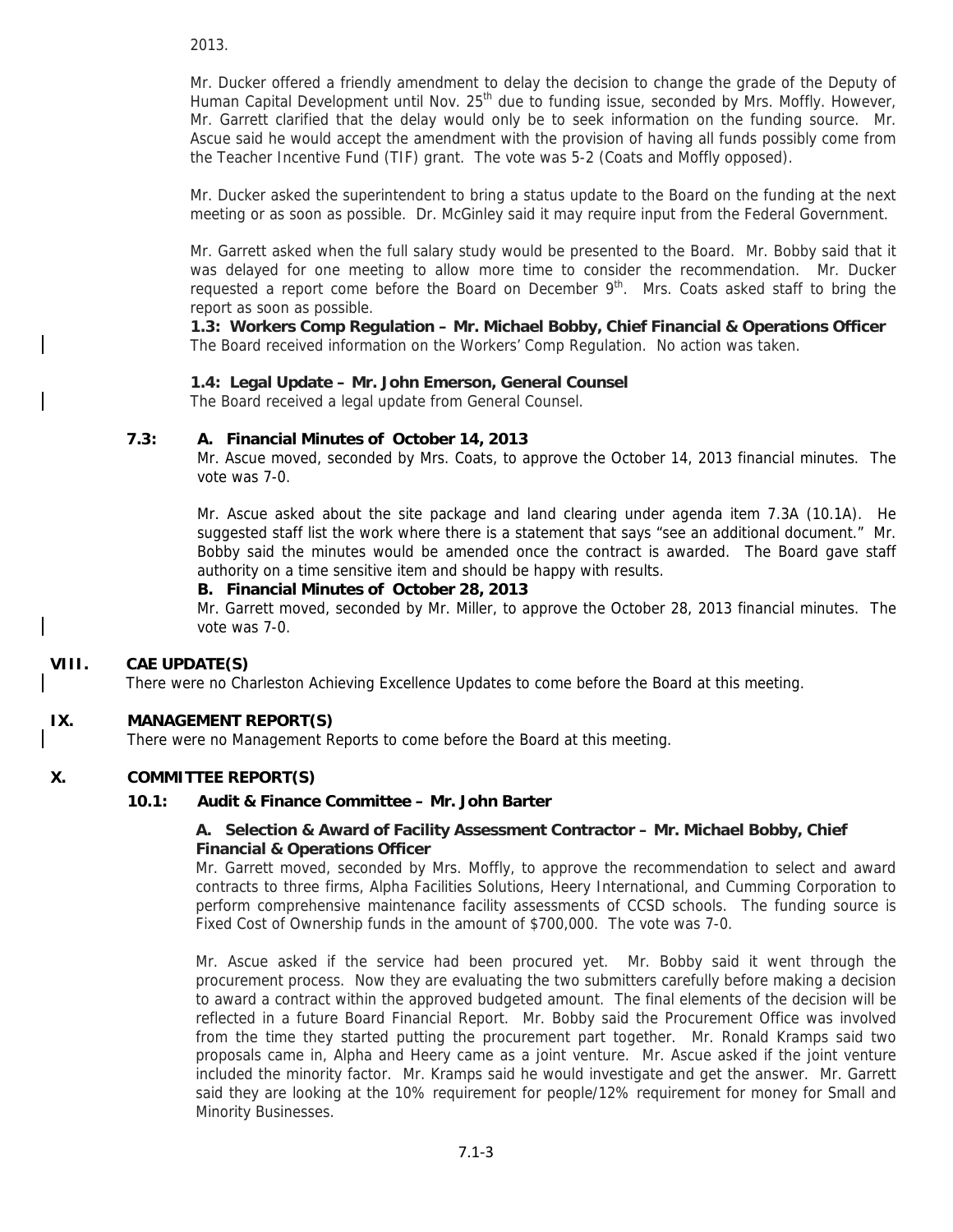Mr. Ducker asked about exceptions to the assessment. Mr. Kramps said those that are slated for demolition would not be assessed. Mr. Kramps said he would provide a list of those on the list for demolition.

Mrs. Moffly said the Board asked for a list of all properties in the district but it has not been received to date.

Mrs. Coats asked if this information would come back to the Board when awarded. Mr. Bobby said it would come in form of the updated financial minutes. The assessment is for all facilities that are being used, i.e., Fraser, Archer, etc. No funds will be used on facilities that have served its useful life. Funds would have to be added to complete the project.

Mrs. Coats said it is the Board's request to have a review of procurement and provide a list of all facilities with information with categories. Mr. Lewis said the list was a part of the Request for Proposals (RFP) in rank order by age or condition of school for the next building program. As funds become available, projects will be pulled from the list.

Mr. Miller asked about the timeline. Mr. Lewis said the intent is to complete the first group late spring. Each school would show a color-coded by condition on the website with cost of repairs. A twenty year scale will be provided to show when the project would have to be done.

Mrs. Coats inquired further about the assessment process. Mr. Lewis said the end goal is to place it on the website. Mrs. Coats asked for the list of CCSD property. Mr. Bobby said they spoke about it in the Audit and Finance meeting and he would provide it this week.

Mrs. Moffly expressed concerns about spending huge amounts for electricity for vacant buildings.

#### **B. Chicora Elementary Demo & Abatement**

Mr. Garrett moved, seconded by Mr. Miller, to approve the recommendation authorizing staff to enter into a contract with the lowest responsible bidder for the demolition and abatement of Chicora Elementary School. The funding source is the one cent sales tax revenues in the amount of \$775,000.00. The vote was 6-0. Note: Mr. Miller did not vote on this item since he was out of the room during the vote.

Mrs. Coats asked if the project is on schedule. Mr. Lewis confirmed. He said the historic part of the building would not be demolished.

Rev. Collins asked about assurance for minority business participation. Mr. Lewis said it is written in the construction contract to meet the goals. Mr. Lewis spoke about sealed bids, "Not to Exceed" process and procedures to get clearance for the title. He said funds are included in the project to get the title on a small piece of property they are trying to obtain at the edge of the property identified for the school. Funds are included in the project to secure property the city took over earlier. The Real Estate Attorney has been working with the City and its staff to get clearance on the small piece. However, the intent is not to let the clearance of this property hold up the \$5 million school. The good thing is that the small area of property is at the edge of the property sited for the building.

Mr. Ducker asked about the demolition of property on Success Street to Military Magnet. Mr. Lewis confirmed and said 10-15 small buildings would be demolished. He said there would be a K-12 facility there in the entrance of North Charleston.

### **10.2: Policy Committee – Mr. Chris Fraser**

#### **A. Policy Committee Charter**

Mr. Ducker moved, seconded by Mrs. Moffly, to approve the charter for the Policy Committee with language to state that policies would be managed—on CCSD website after first reading and second reading. The vote was 7-0.

Mr. Ducker said the Policy and Personnel charter would be merged.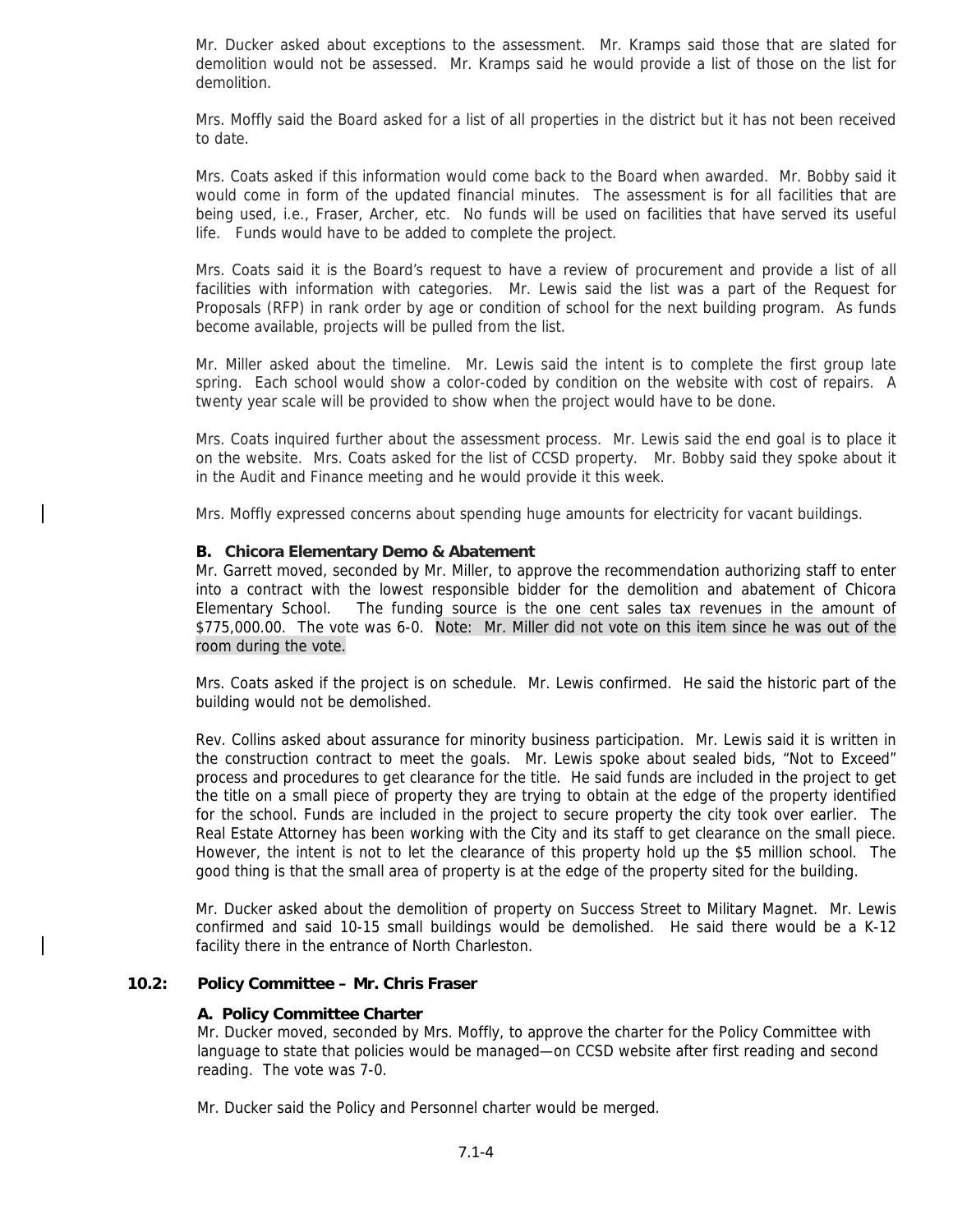Mrs. Coats asked if there is language to state how policies should be managed and placed on the CCSD website after first and second readings. It was determined that the charter would be amended to include placing the first and second readings of policies on Microscribe.

#### **10.3: Strategic Education Committee – Mr. Michael Miller**

#### **A. Strategic Education Committee Charter**

Mr. Miller moved, seconded by Mrs. Moffly, to approve the charter for the Strategic Education Committee. The vote was 7-0.

Mrs. Coats asked about the first sentence regarding the Board giving the Committee the ability to conduct the oversight of district plans and programs. She stated for the record that the Board wants to have the final. Mrs. Coats said Committees should make recommendations to the Board. Mr. Ducker asked if the word grant should be changed. Mr. Ascue suggested the word be changed to grant authority to bring recommendations to the Board for approval, even if the committee disagrees with it. It was the consensus of the Board that committees could not stop items from coming before the Board.

Mrs. Moffly said that's why there should always be an odd number of committee members. Mr. Ducker agreed with Mrs. Moffly and said items could get stuck in the committee if two members voted against an item.

Mrs. Coats asked if there is a mechanism in place to force a committee to bring an item out of committee. Mr. Ducker said an individual or four members could bring it to the chair if there wasn't a sponsoring committee. Mrs. Coats asked if the Strategic Education Committee could block a recommendation from the district and stop it from going to the full board for approval. Mr. Ascue and Mr. Miller agreed that items not approved by the Committee should come to the board. Mr. Ducker and Mrs. Moffly disagreed. Mr. Miller reiterated that issues voted down in Committee meetings should at least come before the Board for conversation.

Mr. Ducker asked the Board's authority when it comes to Board Committees saying that an item has been reviewed and it is not something the Committee wanted to forward to the Board.

Mr. Garrett said he favored the recommendation as long as four Board members had the right to place something on the Board agenda. Mr. Ducker said four members could either take items to a Committee or to the Board Chair if there is no sponsoring committee. If the Committee does not approve an agenda item, someone could take the recommendation to the Board Chair to appeal the Committee's decision.

Mrs. Coats inquired further about the process if agenda items were not approved by a Committee. After discussion, it was determined that there should be a policy to address the process of handling agenda items that may not be supported by the reviewing committee. Mrs. Coats said no committee should stop agenda items from coming forward. Mrs. Moffly said the Board policy on Committee Meetings could be amended to include language to address the issue. She further stated that it is a policy issue, not a charter issue.

Rev. Collins asked again what would be the process if board members had items that lacked support. He said a Committee would lose its integrity and authenticity if it blocked items from going forward

Mr. Garrett said he wouldn't want the Board to consider all items voted down in a Committee meeting.

Mrs. Coats said each committee would have three members. Therefore two votes could determine the action of a committee. She wouldn't want the public to think that two board members are making board decisions when there are nine members responsible for making decisions. If the Committee does not approve an item, one could chose to take an item forward at their own-risk. Mrs. Coats said there will be three board committees with three board members on each. The Board chair will not have a committee assignment. Mr. Miller concluded that any agenda item voted down by a committee should be brought to the full board with clarification why it was not supported.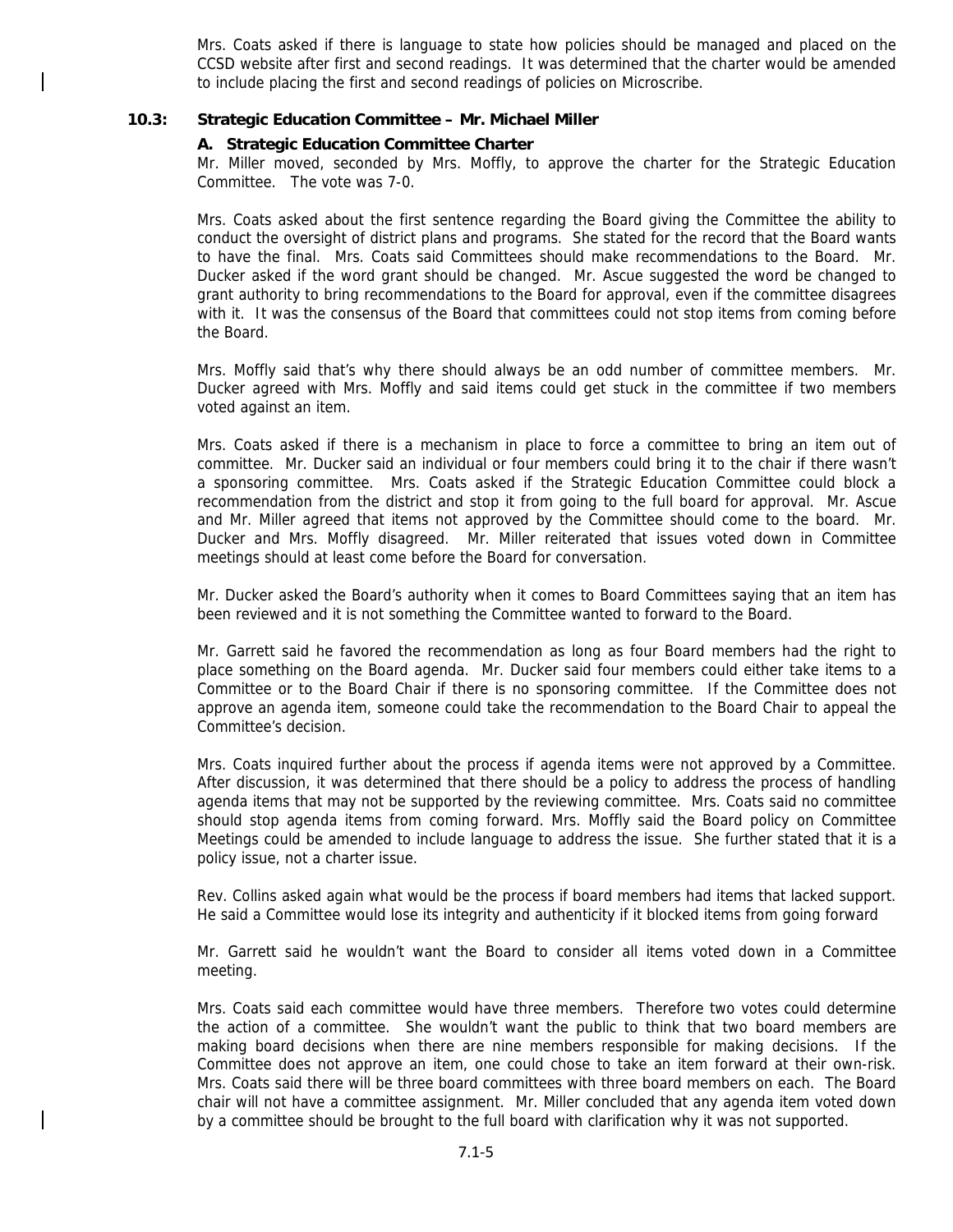#### **B. School/Community Task Force Meetings**

Mr. Ascue moved, seconded by Mr. Ducker, to approve the Strategic Education Committee's recommendation to amend the School/Community Task Force voting process and omit everything else. The motion failed. The vote was 2-1-4 (Collins and Miller supported the recommendation; Moffly abstained; Ascue, Coats, Ducker and Garrett opposed.

Mrs. Coats asked who composed the agenda. Dr. Nelson responded that it was done by the facilitator and that the minutes are posted on the website.

Mr. Ducker said the intent was to involve the PTA President in the process of approving the minutes. Rev. Collins said the meeting should be announced appropriately. Mrs. Coats said that was established earlier.

Mr. Ascue asked what would happen if no decision was made within six months. Mrs. Coats said the only change is the weighted votes and the minutes being held by the PTA President.

Mrs. Coats asked who is responsible if something is not done appropriately. Currently the district employee is responsible for posting the meeting, minutes, etc. Rev. Collins said the secretary takes the minutes. Mr. Miller said that individuals' duties would remain the same. Mrs. Coats said she reviewed the recommendation and the only changes were weighted votes and minutes being held by the principal and PTA president. The minutes were previously the responsibility of facilitator and they are also responsible for posting the meeting notice, distribution of minutes, and ensuring that everything is done properly.

Mr. Ducker said the intent is to ensure that the Principal and PTA President receive the minutes. Mrs. Coats said that was established earlier.

Mr. Garrett said his concern with the change is that there is a concern that the district controls the information without community input.

Mr. Ascue said he has concerns about weighted votes because he felt individuals should have equal voting rights.

Mr. Miller said he didn't feel non-parents should have same voting rights as parents.

Mrs. Coats read the current process and asked what the Strategic Education Committee didn't like about it. Rev. Collins said there was a possibility of having 15-20 staff members on the committee and only two parents on the committee. Mrs. Coats said if that's the case, maybe membership numbers should be changed. Dr. McGinley said non-parents were added to help design neighborhood schools so they would consider sending their student there. The intent is to have everyone own the recommendation. The facilitator's job is difficult and they are held accountable for posting meeting notice and minutes. Rev. Collins said that doesn't change. Mr. Ducker said they are only requesting that minutes be given to PTA President and Principal. Dr. Nelson said everyone on Task Force is already receiving the minutes. Rev. Collins said this just makes it official.

Mr. Miller suggested deleting the part about minutes being given to the PTA President and Principals because staff just confirmed that they are already receiving the minutes. After Mrs. Coats read the current process, it was determined that this change wasn't needed.

Mr. Ducker asked Rev. Collins if he would just deal with the weighted voting at this time. Rev. Collins said he wanted the PTA President and Principal to work on the agenda. Dr. Nelson said the agenda is prepared with input from the Task Force. Mrs. Coats said because this is already happening, there is no need to make changes. She said she attended community meetings and witnessed that it is already happening.

Dr. McGinley said weighted voting was not recommended. Also, it would be a recordkeeping issue. Rev Collins said staff members are influenced by their supervisor.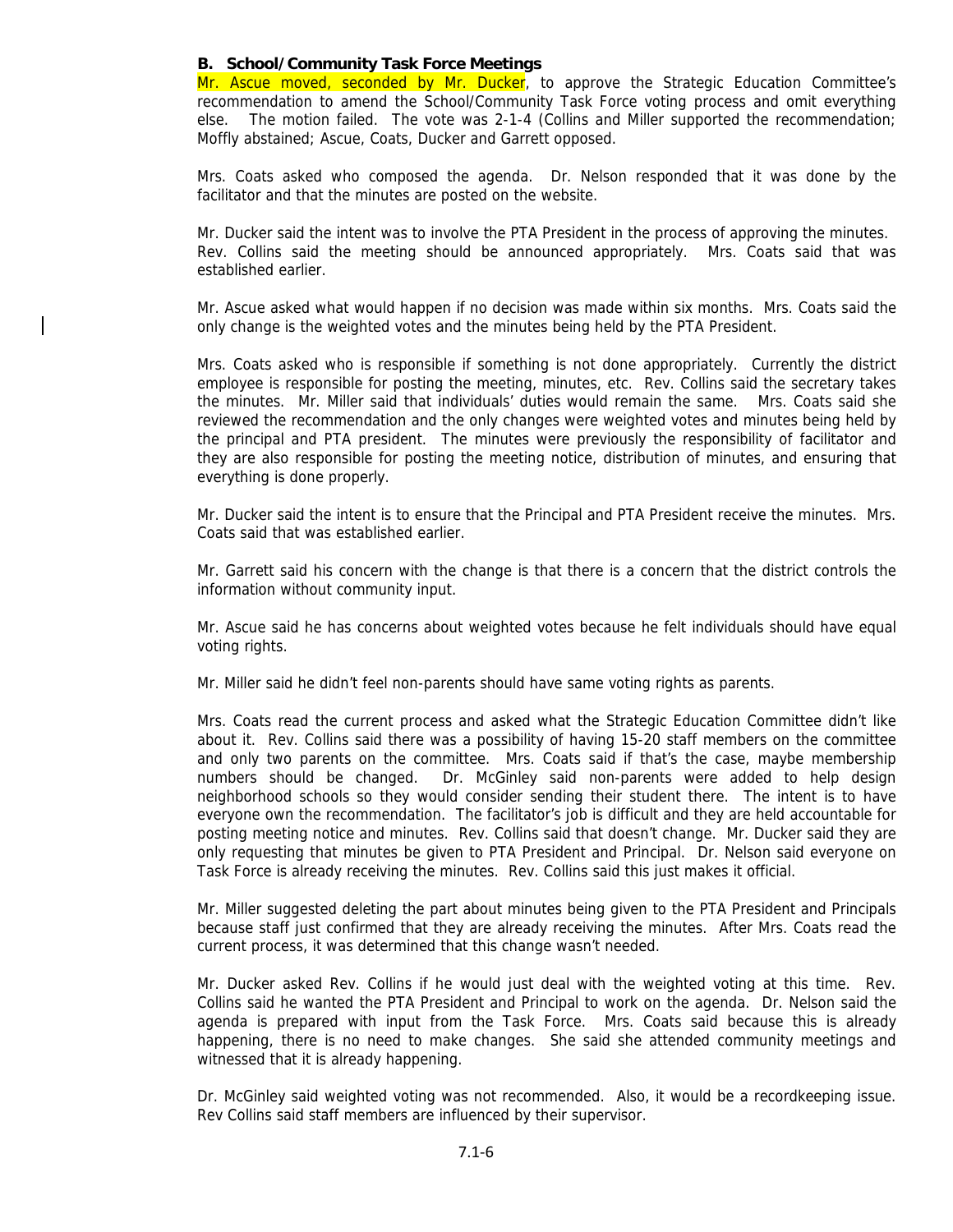Mr. Ducker called for the question.

#### **10.4: Ad Hoc Committee – Mr. Tom Ducker**

#### **A. Ad Hoc Committee Recommendations**

Mr. Ascue moved, seconded by Mr. Miller, to approve the recommendations presented by the Ad Hoc Committee on October 14, 2013 and October 28, 2013, with amendment from Mr. Garrett that four members may place an item on the agenda for board consideration. The vote was 6-1 (Moffly).

Mr. Ducker commented on two things that everyone should be aware of. Nov 25<sup>th</sup> Academic meeting and Dec.  $9<sup>th</sup>$  would be an Academic meeting. The chair was strongly urged to abide by rules unless there is an urgent matter to be addressed. Mr. Ducker said Policy changes would be made to further define the process.

Mrs. Moffly said she understood Mr. Ducker's intent, but she felt the Policy should be provided before the recommendation is brought for approval when policies take two readings.

Mrs. Coats responded to the question about four board members placing an item on the agenda. She suggested the policy be amended to say that Four Board members could bring an item to the Board to take action.

Mr. Ducker said that's the issue, items are placed on the agenda and brought forward without documentation. However, the Board could send it back to a Committee for vetting.

Mr. Garrett said he did not want an item to not go forward because it was stopped by the committee. Rev. Collins said the item could be approved but should not impact policy.

#### **XI. POTENTIAL CONSENT AGENDA ITEMS**

### **11.1: A. Parking Garage Costs Downtown – Mr. Michael Bobby, Chief Financial & Operations Officer**

Mrs. Moffly moved, seconded by Mr. Garrett, to approve the recommendation for parking garage costs for Memminger ES and Buist Academy. The funding source is General Operating Funds in the amount of \$96,800. The vote was 7-0.

## **B. School/Community Task Force Update – Dr. Brenda Nelson, Director - Office of Community Outreach**

The Board received a School/Community Task Force update.

Mr. Garrett thanked the School/Community Task Force Facilitators.

Mr. Ducker requested information on Frierson Elementary and mentioned that there was feedback about preserving the school under the Rural School Covenant. He also asked about the emphasis on Informational Technology infusion. Dr. Nelson said the principal is finalizing the proposal which will be sent to her after receiving input from the community.

Mrs. Coats said the Task Force discussed two topics.

Mr. Miller asked about status of the broadband agreement. Mr. John McCarron said he should have input tomorrow. He also said District 9 was different and could be expanded as needed.

Mrs. Moffly asked about updates for other districts. Dr. Nelson said District 10 was not included. Mrs. Coats said all Task Forces should wrap up by the end of the year.

## **C: . League of Women Voters**

Mr. Ascue moved, seconded by Mr. Garrett, to approve the request to invite the League of Women